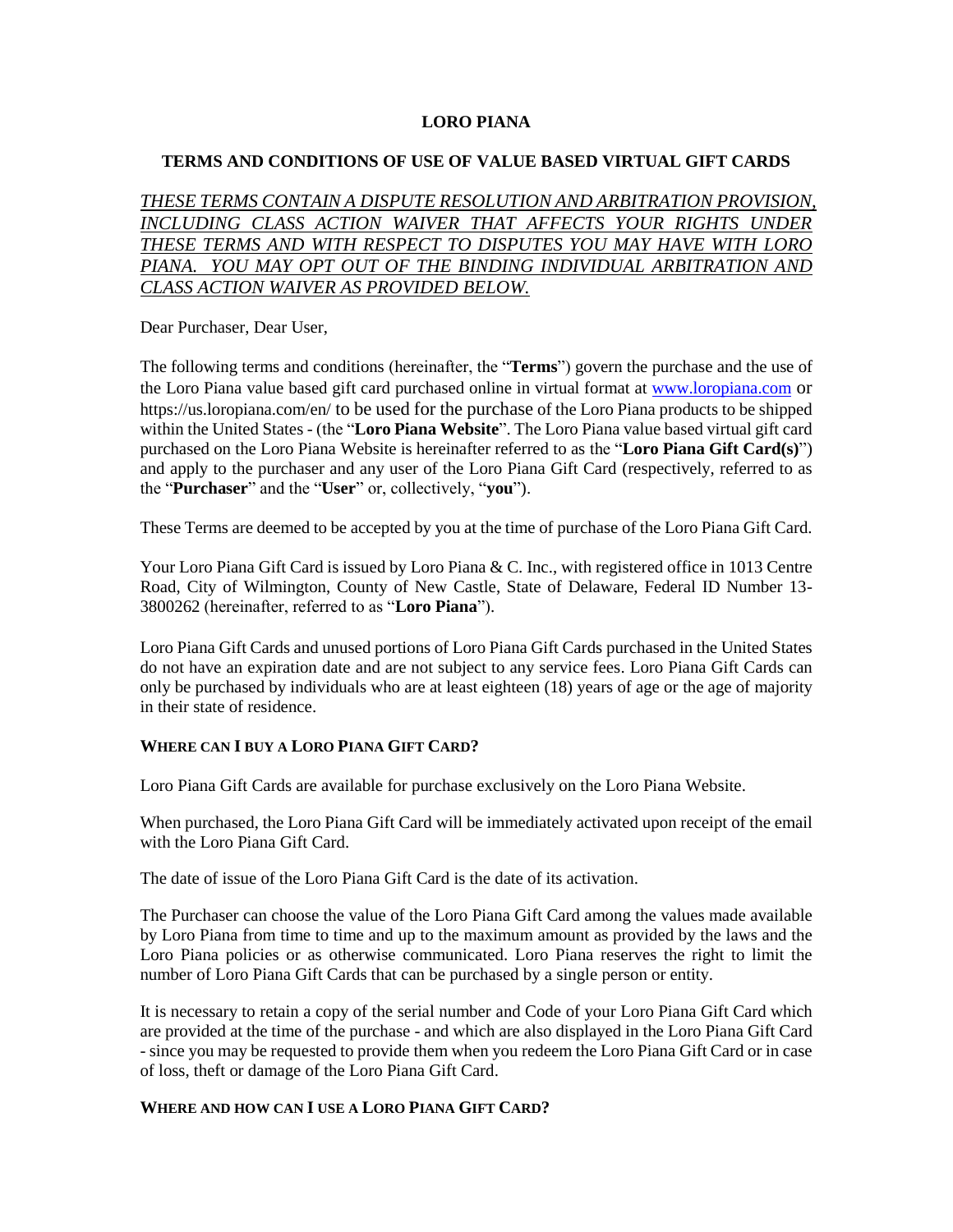Loro Piana Gift Cards can be used to purchase Loro Piana products – and pay the relevant taxes and/or shipping costs, if any - on the Loro Piana Website (for shipping within the United States) or in a Loro Piana store(s) located in the United States - with the express exclusion of the points of sale located within duty-free areas - whose list is provided below (a "**Loro Piana Store(s)**)". Loro Piana Gift Cards cannot be used in Department Stores or Outlets. The Loro Piana Gift Card cannot be redeemed in third-party managed Loro Piana stores (such as stores operated under a franchise).

| <b>LORO PIANA</b>        | <b>ADDRESS</b>                    | <b>TELEPHONE</b>  | <b>EMAIL</b>                |
|--------------------------|-----------------------------------|-------------------|-----------------------------|
| <b>STORE</b>             |                                   |                   |                             |
| Manhasset                | 2018 Northern Boulevard.          | $+1.516.869.9469$ | manhasset@loropiana.com     |
|                          | Americana Manhasset               |                   |                             |
| Aspen                    | 316 South Galena Street, Aspen    | $+1.970.544.0502$ | aspen@loropiana.com         |
| <b>Bal Harbour Shops</b> | 9700 Collins Avenue, Miami        | $+1.305.867.1680$ | balharbour@loropiana.com    |
| <b>Beverly Hills</b>     | 455 North Rodeo Drive, Los        | $+1.310.860.0765$ | losangeles@loropiana.com    |
|                          | Angeles                           |                   |                             |
| <b>Boston</b>            | 43 Newbury Street, Boston         | $+1.617.236.4999$ | boston@loropiana.com        |
| Chicago                  | 39 East Oak Street, Chicago       | $+1.312.664.6644$ | Chicago@loropiana.com       |
| Costa Mesa               | South Coast Plaza, 3333 Bristol   | $+1.714.432.1301$ | costamesa@loropiana.com     |
|                          | Street, Costa Mesa                |                   |                             |
| <b>Dallas</b>            | 42 Highland Park Village, Dallas  | $+1.214.520.0951$ | dallas@loropiana.com        |
| <b>East Hampton</b>      | 45 Main Street, East Hampton      | $+1.631.527.2013$ | EastHampton@loropiana.com   |
| Honolulu                 | 2301 Kalakaua Avenue Suite 103,   | $+1.808.921.2151$ | honolulu@loropiana.com      |
|                          | Honolulu                          |                   |                             |
| Houston                  | The Galleria, 5015 Westheimer     | $+1$ 713 888 0600 | Houston@loropiana.com       |
|                          | Road, Suite #A2210, Houston       |                   |                             |
| King of Prussia          | 350 Mall Boulevard, Suite 3003,   | $+1610.382.0157$  | kingofprussia@loropiana.com |
|                          | King of Prussia                   |                   |                             |
| Las Vegas                | The Shops at Crystals, 3720 S Las | $+1.702.696.0033$ | crystals@loropiana.com      |
|                          | Vegas Blvd #223°, Las Vegas       |                   |                             |
| Miami                    | 151 NE 39th Street, Miami         | $+1$ 305 576 6589 | miami@loropiana.com         |
| NY Madison Avenue        | 748 Madison Avenue, New York      | $+1.212.980.7961$ | newyork@loropiana.com       |
| NY Meatpacking           | 3 Ninth Avenue, New York          | $+1.212.801.5550$ | meatpacking@loropiana.com   |
| Palm Beach               | 245 Worth Avenue, Palm Beach      | $+1.561.833.7016$ | palmbeach@loropiana.com     |
| San Francisco            | 233 Geary Street, San Francisco   | $+1.415.593.3303$ | sanfrancisco@loropiana.com  |
| Vail                     | 288 Bridge Street, Vail           | $+1.970.479.2383$ | Vail@loropiana.com          |
| Washington               | 949 H Street NW, Washington       | $+1.202.682.4500$ | washington@loropiana.com    |
|                          | DC                                |                   |                             |
| <b>Short Hills</b>       | 1200 Morris Turnpike, Short Hills | $+1.973.912.9393$ | shorthills@loropiana.com    |

As of September 2021, the Loro Piana Stores where you can use Loro Piana Gift Cards are the following:

For updated information on the Loro Piana Stores, please contact one of the Loro Piana Stores or check on [https://us.loropiana.com/en/gift-card-stores-usd.](https://us.loropiana.com/en/gift-card-stores-usd)

Subject to the restrictions referred to in these Terms, the Loro Piana Gift Cards can be redeemed for the purchase at a Loro Piana Store or on the Loro Piana Website up to the value of the amount loaded on the Loro Piana Gift Card as indicated in the relevant invoice at the time of its purchase, but in any case in strict compliance with all terms, and within the limits of, the applicable laws (in particular but not limited to, anti-money laundering laws) and the Loro Piana policies as are communicated to you at the time of redemption. The Loro Piana Gift Cards can be redeemed totally or partially and, in this case, the remaining amount can be used for subsequent purchases. Purchase values will be deducted from the Loro Piana Gift Card balance until the value reaches zero. If the total value of products purchased exceeds the amount on the Loro Piana Gift Card, the remaining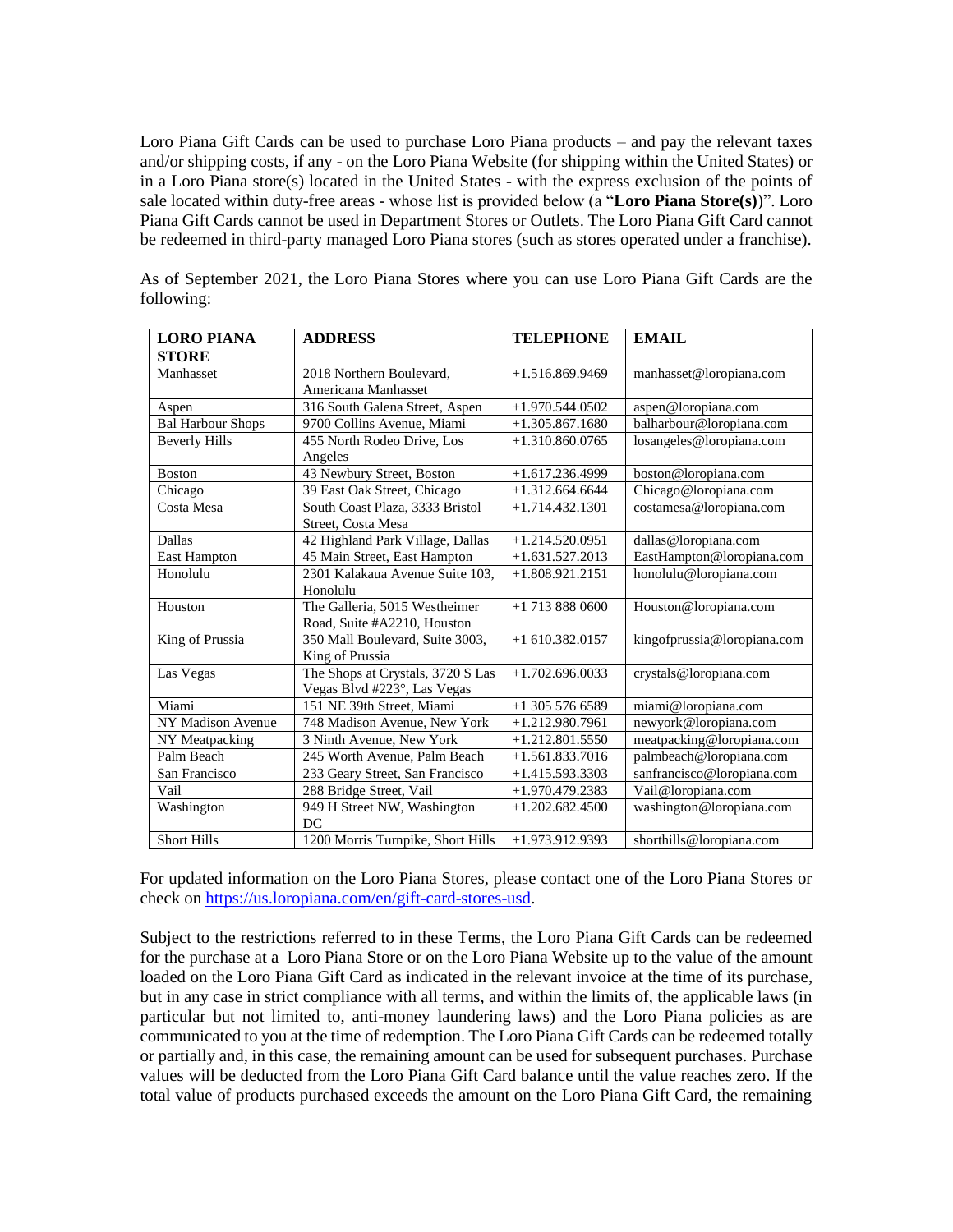balance for such products can be paid via any other method of permissible payment at the time of purchase. However, please, note that on the Loro Piana Website you cannot redeem more than one Loro Piana Gift Card cumulatively for a certain purchase. Also note that at a Loro Piana Store you can redeem more than one Loro Piana Gift Card cumulatively for a certain purchase, provided that redemption must be in compliance with all applicable laws (in particular but not limited to, antimoney laundering laws).

Save for the cases required by law, the Loro Piana Gift Cards cannot be redeemed for cash or credit even in case of returned products, and they are not reloadable. This does not affect your statutory rights in relation to purchase of the Loro Piana Gift Card.

Loro Piana will redeem Loro Piana Gift Cards only if they are used on the Loro Piana Website or at a Loro Piana Store at the time of purchase of the requested items, except in the case of loss of the card (subject to these Terms and Conditions).

## **DOES MY LORO PIANA GIFT CARD EXPIRE?**

Loro Piana Gift Cards do not expire.

Loro Piana Gift Cards are non-refundable, unless otherwise provided by applicable law. This does not affect your statutory rights.

## **HOW DO I KNOW THE BALANCE ON MY LORO PIANA GIFT CARD?**

When you purchase a Loro Piana Gift Card, the initial value of your card is displayed on the invoice. You can check the initial value and the balance of your Loro Piana Gift Card online at [https://usd](https://usd-giftcard.loropiana.com/ecard/balance/consult)[giftcard.loropiana.com/ecard/balance/consult.](https://usd-giftcard.loropiana.com/ecard/balance/consult)

Where Loro Piana believes that an administrative, billing or accounting error has occurred, Loro Piana reserves the right to correct the Loro Piana Gift Card balance. If you have any questions regarding your transaction history or any corrections, or if you wish to contest a transaction or correction made on your Loro Piana Gift Card, please contact Loro Piana at 855 481 9100 or by email at [customerservice.us@loropiana.com](mailto:customerservice.us@loropiana.com) within thirty (30) days. Loro Piana will verify, inform you on the results and correct any errors where occurred.

### **WHAT SHALL I DO IF THE LORO PIANA GIFT CARD IS LOST?**

In case of loss or theft of your Loro Piana Gift Card, you must immediately contact Loro Piana at 855 481 9100 or by email at [customerservice.us@loropiana.com](mailto:customerservice.us@loropiana.com) and follow the instructions of Loro Piana personnel to block the Loro Piana Gift Card and obtain a replacement, if the case. You will be asked to provide the serial number and Code of your Loro Piana Gift Card. The serial number and Code are provided at the time of the purchase and are also displayed in the Loro Piana Gift Card. We recommend that you keep and store a copy of your Loro Piana Gift Card serial number and Code in a safe place. Please note that Loro Piana will issue a replacement exclusively upon the written request of the Purchaser.

These terms do not limit your statutory rights in any way and Loro Piana does not exclude any duties or responsibilities that it is required to accept by law. Within these limits, Loro Piana is not responsible to you in the event of loss, theft, damage, alteration or unauthorised use by third parties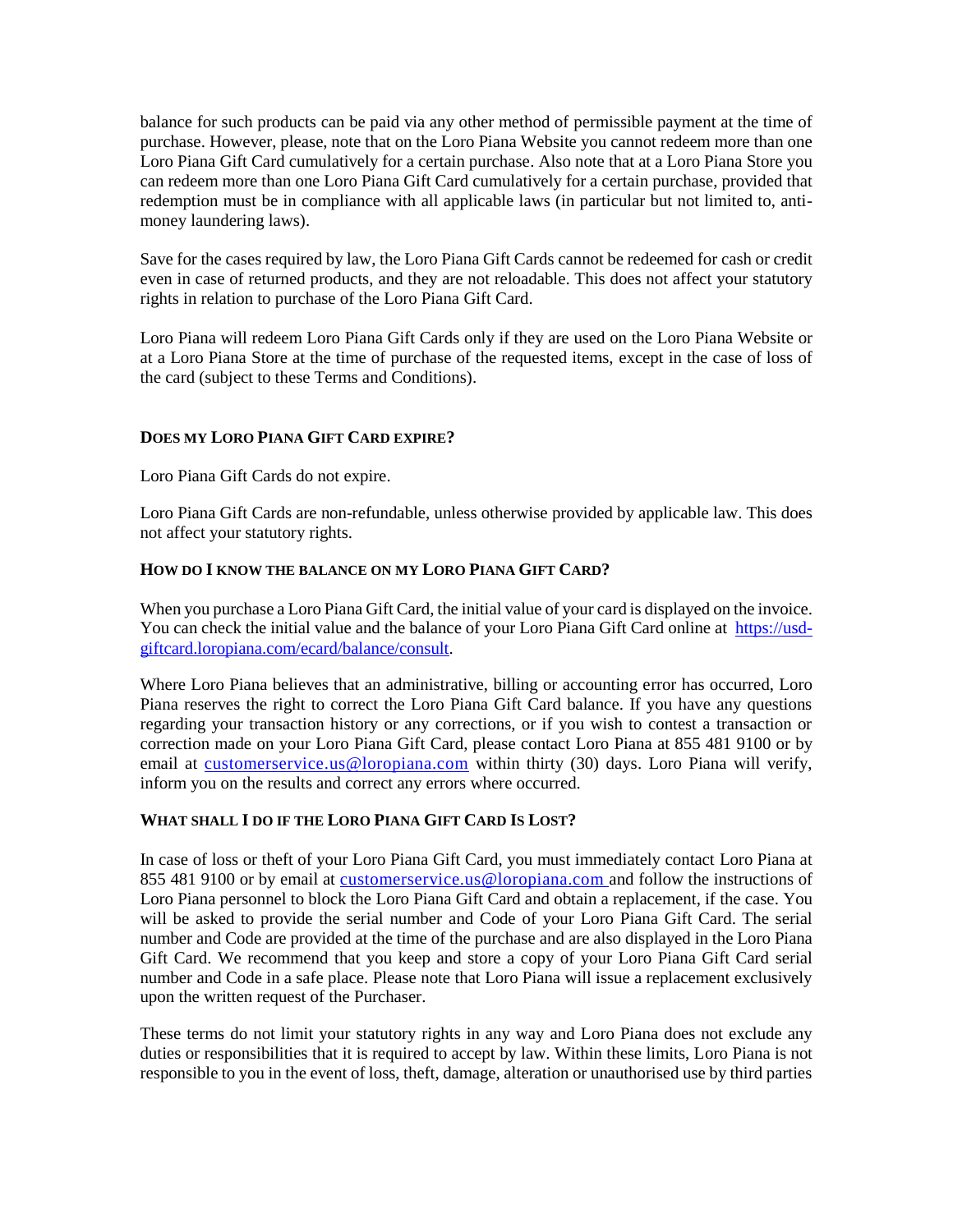of your Loro Piana Gift Card, except in the case of gross negligence or wilful misconduct by Loro Piana.

#### **HOW YOUR PERSONAL DATA ARE PROCESSED?**

Loro Piana (as identified above) is the data controller with respect to the collection, use and processing of personal data provided by the Purchaser in order to buy and/or the User in order to redeem the Loro Piana Gift Card. In particular, Loro Piana will process the Purchaser's and/or User's personal data in order to issue and ensure the use of the Loro Piana Gift Card in compliance with the applicable privacy legislation and, in any case, pursuant to its privacy information notice, available together with these Terms. For further information on the processing of your personal data, you may contact us sending an email at the following address: [privacy@loropiana.com.](mailto:privacy@loropiana.com)

### **GOVERNING LAW AND JURISDICTION; DISPUTE RESOLUTION AND ARBITRATION; CLASS ACTION WAIVER**

### **Please read the following (this "Provision") carefully. It affects your rights.**

These Terms shall be governed by the laws of the State of New York, without regard to its choice of law principles, and all disputes, claims and legal proceedings directly or indirectly arising out of or relating to the purchase or use of the Loro Piana Gift Cards shall be subject to the exclusive jurisdiction of the state and federal courts in the State of New York without regard to its conflict of law provisions. You consent to the personal jurisdiction of said courts.

Most customer concerns can be resolved quickly and to a customer's satisfaction by contacting us at [customerservice.us@loropiana.com.](mailto:customerservice.us@loropiana.com) This Provision facilitates the prompt and efficient resolution of any disputes that may arise between you and Loro Piana. Arbitration is a form of private dispute resolution in which persons with a dispute waive their rights to file a lawsuit, to proceed in court and to a jury trial, and instead submit their disputes to a neutral third person (or arbitrator) for a binding decision. You have the right to opt-out of this Provision (as explained below), which means you would retain your right to litigate your disputes in a court, either before a judge or jury.

**Please read this Provision carefully.** It provides that all Disputes between you and Loro Piana shall be resolved by binding arbitration. Arbitration replaces the right to go to court. In the absence of this arbitration agreement, you may otherwise have a right or opportunity to bring claims in a court, before a judge or jury, and/or to participate in or be represented in a case filed in court by others (including, but not limited to, class actions). Except as otherwise provided, entering into these Terms constitutes a waiver of your right to litigate claims and all opportunity to be heard by a judge or jury. There is no judge or jury in arbitration, and court review of an arbitration award is limited. The arbitrator must follow these Terms and can award the same damages and relief as a court (including attorney's fees).

For the purpose of this Provision, "**Loro Piana**" means Loro Piana and its parents, subsidiary, and affiliate companies, and each of their respective officers, directors, employees, and agents. The term "**Dispute**" means any dispute, claim, or controversy between you and Loro Piana regarding, arising out of or relating to any aspect of your relationship with Loro Piana, whether based in contract, statute, regulation, ordinance, tort (including, but not limited to, fraud, misrepresentation, fraudulent inducement, or negligence), or any other legal or equitable cause of action or claim for relief, and includes the validity, enforceability or scope of this Provision (with the exception of the enforceability of the Class Action Waiver clause below). "**Dispute**" is to be given the broadest possible meaning that will be enforced, and shall include any claims against other parties relating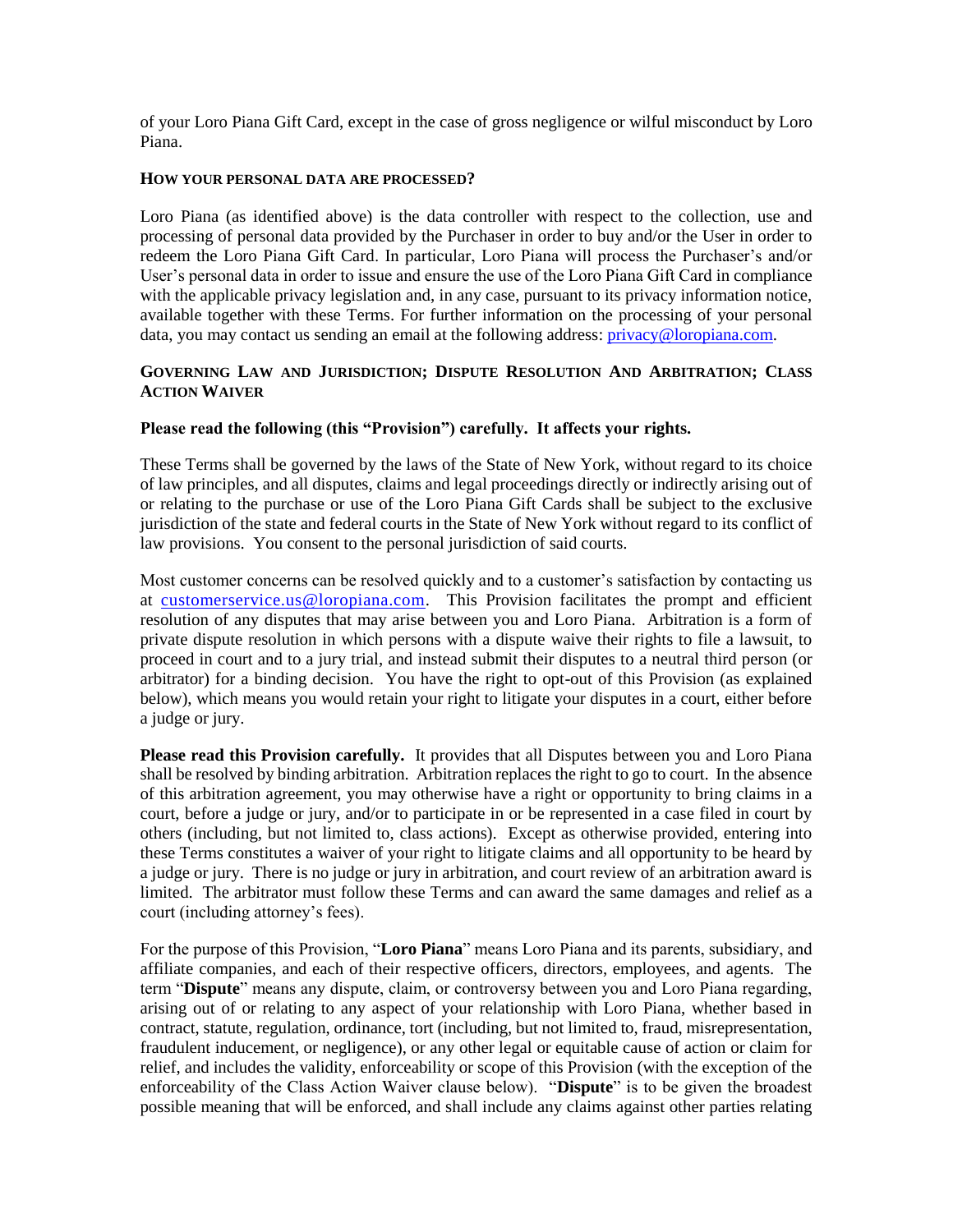to services or products provided or billed to you (such as Loro Piana's licensors, suppliers, dealers or third-party vendors) whenever you also assert claims against us in the same proceeding.

WE EACH AGREE THAT, EXCEPT AS PROVIDED BELOW, ANY AND ALL DISPUTES, AS DEFINED ABOVE, WHETHER PRESENTLY IN EXISTENCE OR BASED ON ACTS OR OMISSIONS IN THE PAST OR IN THE FUTURE, WILL BE RESOLVED EXCLUSIVELY AND FINALLY BY BINDING ARBITRATION RATHER THAN IN COURT IN ACCORDANCE WITH THIS PROVISION.

#### *Pre-Arbitration Claim Resolution*

For all Disputes, whether pursued in court or arbitration, you must first give Loro Piana an opportunity to resolve the Dispute. You must commence this process by mailing written notification to Loro Piana, customerservice.us @loropiana.com. That written notification must include (1) your name, (2) your address, (3) a written description of your Claim, and (4) a description of the specific relief you seek. If Loro Piana does not resolve the Dispute within 45 days after it receives your written notification, you may pursue your Dispute in arbitration. You may pursue your Dispute in a court only under the circumstances described below.

### *Exclusions from Arbitration/Right to Opt Out*

Notwithstanding the above, you or Loro Piana may choose to pursue a Dispute in court and not by arbitration if (a) the Dispute qualifies, it may be initiated in small claims court; or (b) YOU OPT-OUT OF THESE ARBITRATION PROCEDURES WITHIN 30 DAYS FROM THE DATE THAT YOU FIRST CONSENT TO THESE TERMS (the "**Opt-Out Deadline**"). You may opt out of this Provision by mailing written notification to Loro Piana at privacy@loropiana.com. Your written notification must include (1) your name, (2) your address, and (3) a clear statement that you do not wish to resolve disputes with Loro Piana through arbitration. Your decision to opt-out of this Arbitration Provision will have no adverse effect on your relationship with Loro Piana. Any opt-out request received after the Opt-Out Deadline will not be valid and you must pursue your Dispute in arbitration or small claims court.

### *Arbitration Procedures*

If this Provision applies and the Dispute is not resolved as provided above (Pre-Arbitration Claim Resolution) either you or Loro Piana may initiate arbitration proceedings. The American Arbitration Association ("**AAA**"), www.adr.org, or JAMS, www.jamsadr.com, will arbitrate all Disputes, and the arbitration will be conducted before a single arbitrator. The arbitration shall be commenced as an individual arbitration only, and shall in no event be commenced as a class arbitration or a consolidated or representative action or arbitration. All issues shall be for the arbitrator to decide, including the scope of this Provision.

For arbitration before AAA, for Disputes of less than \$75,000, the AAA's Supplementary Procedures for Consumer-Related Disputes will apply; for Disputes involving \$75,000 or more, the AAA's Commercial Arbitration Rules will apply. In either instance, the AAA's Optional Rules For Emergency Measures Of Protection shall apply. The AAA rules are available at www.adr.org or by calling 1-800-778-7879. For arbitration before JAMS, the JAMS Comprehensive Arbitration Rules & Procedures and the JAMS Recommended Arbitration Discovery Protocols For Domestic, Commercial Cases will apply. The JAMS rules are available at www.jamsadr.com or by calling 1- 800-352-5267. This Provision governs in the event it conflicts with the applicable arbitration rules. Under no circumstances will class action or representative action procedures or rules apply to the arbitration.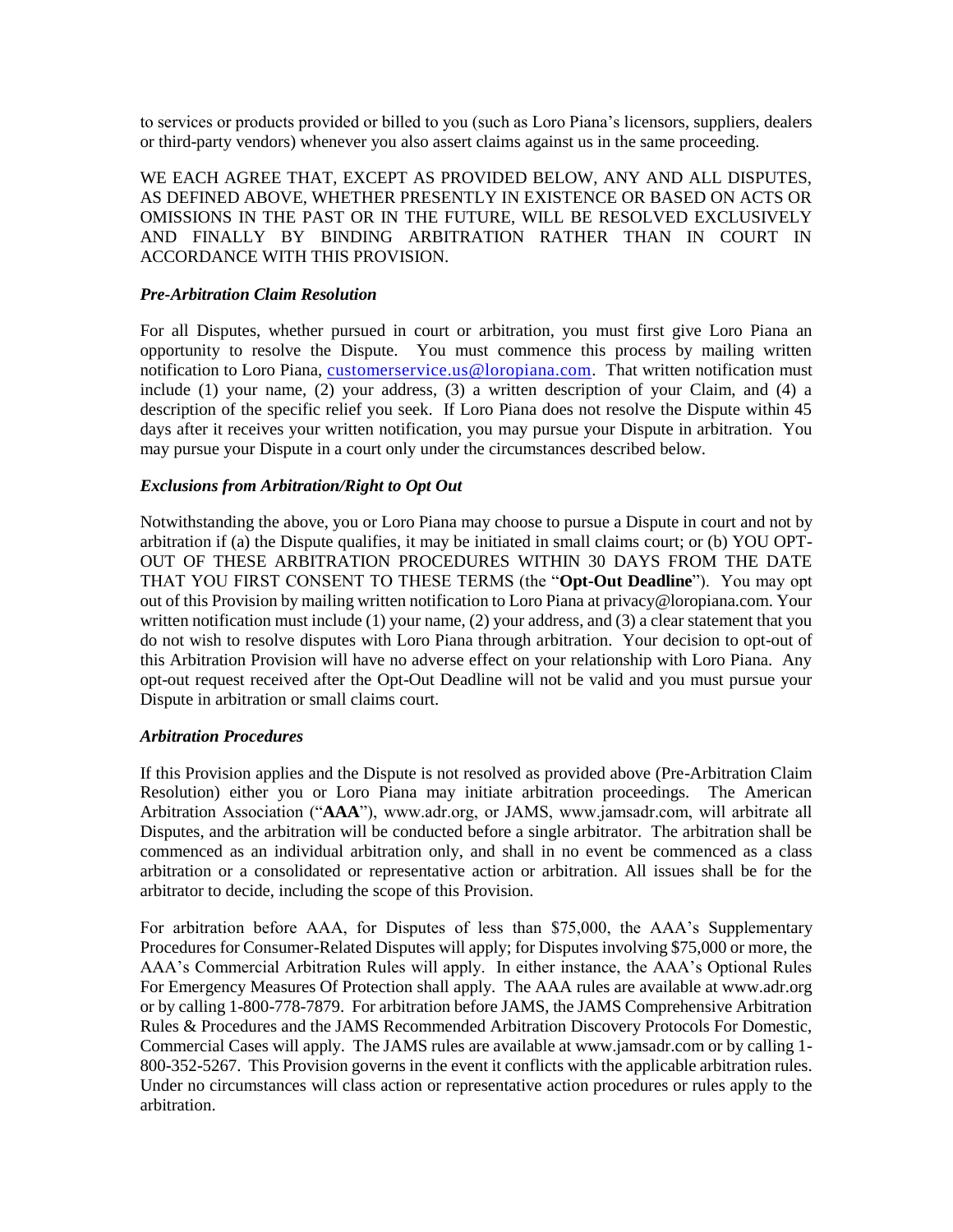Because the Site and these Terms concern interstate commerce, the Federal Arbitration Act ("**FAA**") governs the arbitrability of all Disputes. However, the arbitrator will apply applicable substantive law consistent with the FAA and the applicable statute of limitations or condition precedent to suit.

Arbitration Award – The arbitrator may award on an individual basis any relief that would be available pursuant to applicable law, and will not have the power to award relief to, against or for the benefit of any person who is not a party to the proceeding. The arbitrator will make any award in writing but need not provide a statement of reasons unless requested by a party or if required by applicable law. Such award will be final and binding on the parties, except for any right of appeal provided by the FAA or other applicable law, and may be entered in any court having jurisdiction over the parties for purposes of enforcement.

Location of Arbitration – You or Loro Piana may initiate arbitration in either New York State or the federal judicial district that includes your billing address.

Payment of Arbitration Fees and Costs – Loro Piana will pay all arbitration filing fees and AAA or JAMS hearing fees and any arbitrator's hearing fees, costs and expenses upon your written request to the arbitrator given at or before the first evidentiary hearing in the arbitration. You are responsible for all additional fees and costs that you incur in the arbitration, including, but not limited to, attorneys or expert witnesses. Fees and costs may be awarded as provided pursuant to applicable law. In addition to any rights to recover fees and costs under applicable law, if you provide notice and negotiate in good faith with Loro Piana as provided in the section above titled "Pre-Arbitration Claim Resolution" and the arbitrator concludes that you are the prevailing party in the arbitration, you will be entitled to recover reasonable attorney's fees and costs as determined by the arbitrator.

### *Class Action Waiver*

Except as otherwise provided in this Provision, the arbitrator may not consolidate more than one person's claims, and may not otherwise preside over any form of a class or representative proceeding or claims (such as a class action, consolidated action, representative action, or private attorney general action) unless both you and Loro Piana specifically agree to do so in writing following initiation of the arbitration. If you choose to pursue your Dispute in court by opting out of the Arbitration Provision, as specified above, this Class Action Waiver will not apply to you. Neither you, nor any other user of the Site can be a class representative, class member, or otherwise participate in a class, consolidated, or representative proceeding without having complied with the opt-out requirements above.

# *Jury Waiver*

You understand and agree that by entering into these Terms you and Loro Piana are each waiving the right to a jury trial or a trial before a judge in a public court. In the absence of this Provision, you and Loro Piana might otherwise have had a right or opportunity to bring Disputes in a court, before a judge or jury, and/or to participate or be represented in a case filed in court by others (including class actions). Except as otherwise provided below, those rights are waived. Other rights that you would have if you went to court, such as the right to appeal and to certain types of discovery, may be more limited or may also be waived.

### *Severability*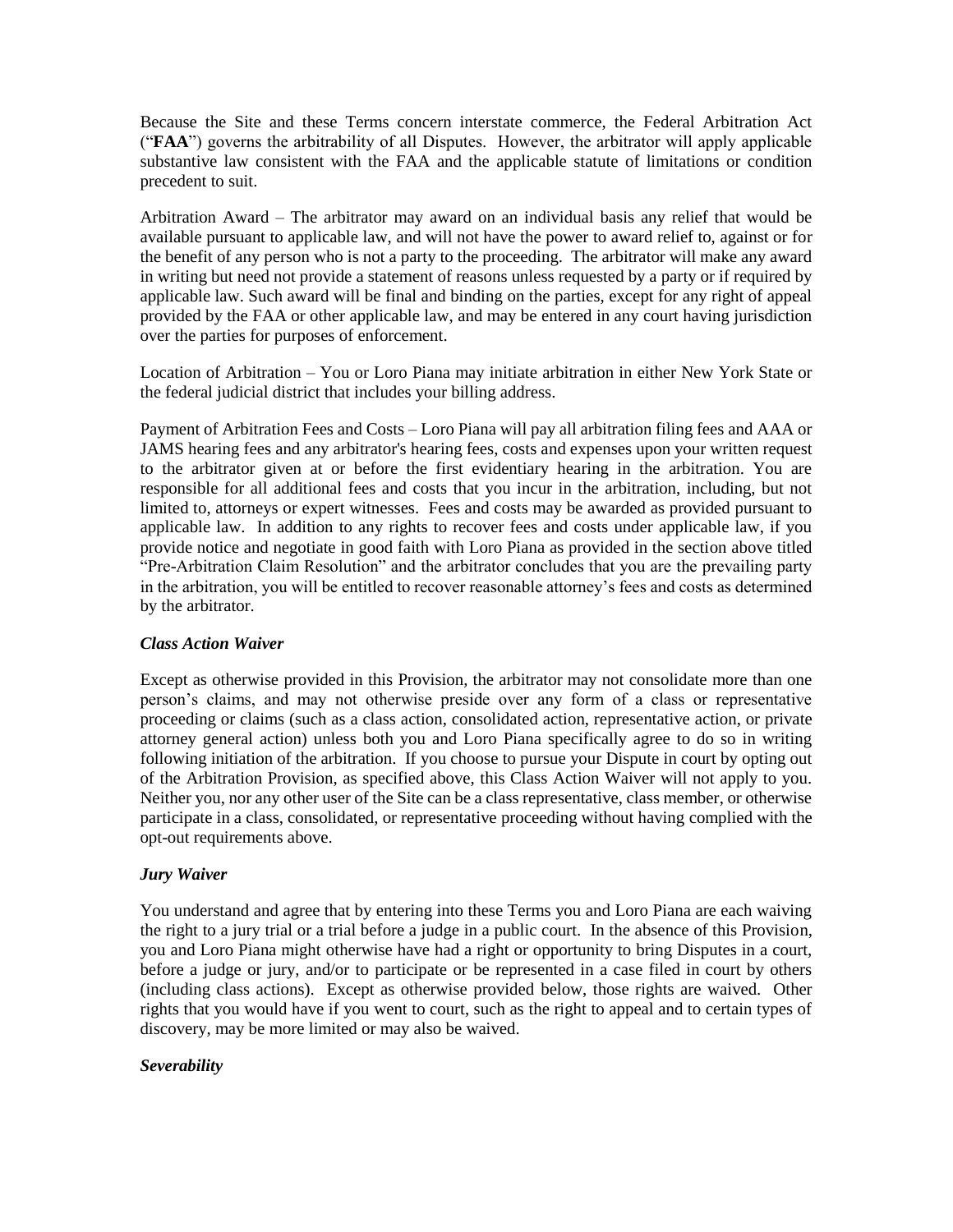If any clause within this Provision (other than the Class Action Waiver clause above) is found to be illegal or unenforceable, that clause will be severed from this Provision, and the remainder of this Provision will be given full force and effect. If the Class Action Waiver clause is found to be illegal or unenforceable, this entire Provision will be unenforceable and the Dispute will be decided by a court.

### *Continuation*

This Provision shall survive the termination of your service with Loro Piana or its affiliates. Notwithstanding any provision in these Terms to the contrary, we agree that if Loro Piana makes any change to this Provision (other than a change to the Notice Address), you may reject any such change and require Loro Piana to adhere to the present language in this Provision if a dispute between us arises.

Loro Piana reserves the right to modify, alter, amend or change the terms of the Loro Piana Gift Card in its sole discretion subject to applicable law.

TO THE FULL EXTENT PERMISSIBLE BY LAW, LORO PIANA MAKES NO WARRANTIES, EXPRESS OR IMPLIED, WITH RESPECT TO LORO PIANA GIFT CARDS, INCLUDING WITHOUT LIMITATION, ANY EXPRESS OR IMPLIED WARRANTY OF MERCHANTABILITY OR FITNESS FOR A PARTICULAR PURPOSE. TO THE FULL EXTENT PERMISSIBLE BY LAW, IN THE EVENT A GIFT CARD IS NON-FUNCTIONAL, YOUR SOLE REMEDY, AND OUR SOLE LIABILITY, WILL BE REPLACEMENT OF THAT GIFT CARD.

\*\*\*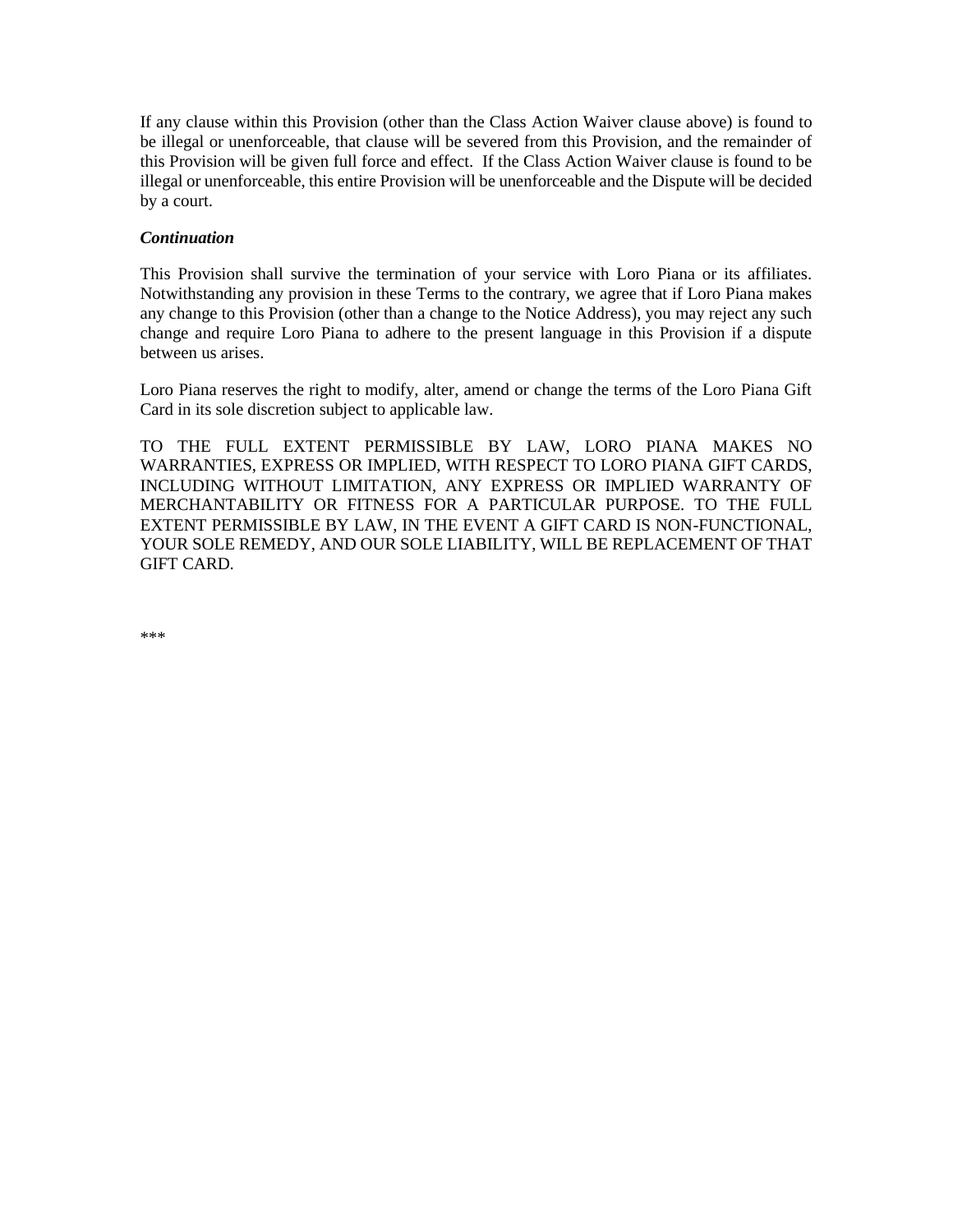## **PRIVACY NOTICE (September 2021)**

## 1. Data Controller

Loro Piana & C. Inc., with registered office in 1013 Centre Road, City of Wilmington, County of New Castle, State of Delaware, in its quality as data controller ("**Loro Piana**") which can be contacted at the following email address [privacy@loropiana.com,](mailto:privacy@loropiana.com) informs you, according to the applicable data protection laws ("**Privacy Regulation**") that it processes the personal data provided by you ("**Data**") with the following modalities.

# 2. Ways of Data Processing

Data is processed in paper and electronic form in line with organizational and security requirements defined by applicable laws.

## 3. Purposes of Data Processing

Loro Piana processes Data (such as, for instance, name, surname, address, the details of your purchases, etc.) collected from you (i) to issue the Loro Piana Gift Card and manage the sale of our products and provide sale and after-sale services (including, for instance, fraud prevention, returns, guarantee, card replacement in case of loss and customer support), including the management of your information requests ("**Contractual Purposes**"); and (ii) to comply with legal and regulatory obligations ("**Legal Purposes**").

## 4. Legal Basis

Processing of Data for Contractual Purposes is mandatory since it is necessary to issue the Loro Piana Gift Card and use specific services offered by Loro Piana. Processing of Data for Legal Purposes is mandatory since it is required by the applicable laws. If you do not provide Data, it would not be possible to provide the products or services provided by Loro Piana that you request.

### 5. Data Retention Period

Your Data is processed for no longer that is necessary to fulfil the above mentioned purposes and, particularly, for the Contractual Purposes Data are retained for the duration of the Loro Piana Gift Card and for 6 years after the requested service. For the Legal Purposes, your Data is stored in accordance with the specific limitation periods defined by law. Upon expiry of the above mentioned retention periods, your Data will be automatically deleted or made anonymous in a permanent and non-reversible way.

### 6. Data Communication and Transfer Abroad

For the Purposes explained in paragraph 3, Loro Piana might communicate Data, strictly necessary to each purpose of processing, to the following categories of subjects: (i) employees in charge of the processing (such as the personnel of the IT and Retail offices); (ii) consultants and professional and technical service providers (such as IT service providers, postal offices and couriers, legal consultants, etc.), (iii) Loro Piana S.p.A. (Italy), companies under common control of Loro Piana S.p.A. (Italy), Loro Piana's companies in joint venture arrangements and Loro Piana's franchisees which may also be located in countries outside the US and, in particular,